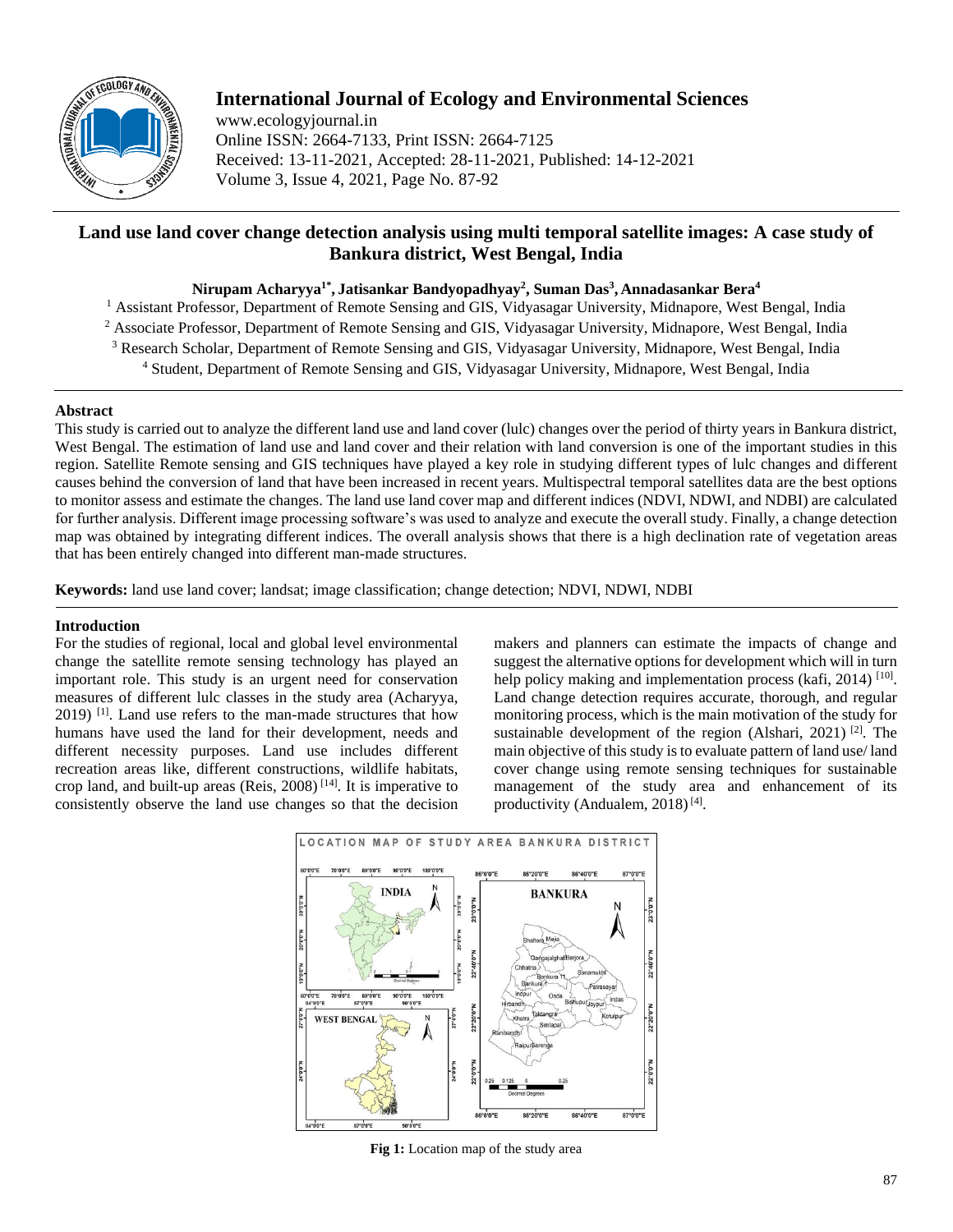### **Study area**

The study area Bankura district geographically located between 22°38´N to 23°38´N latitude and 86°36´E to 87°46´E longitude (SOI.1978) (Fig:1).

It has an area of 6882 square kilometres. Bankura district is one of the largest districts in W.B. carrying 6925.01 Sq km of geographical area and is located in the western part of West Bengal. River Damodar flows along the northern boundary of the district. It has a tropical dry sub-humid area with an average temperature of 40°C and rainfall between 1100 mm and 1400 mm annually (Pani,  $2021$ )<sup>[13]</sup>. The adjacent districts are Bardhaman in the north, Purulia in the west, Paschim Midnapore in the south and Hooghly in the south-east.

#### **Materials and Methods**

In this study, 10 years interval multi-spectral Landsat TM, ETM+ and Landsat 8 OLI imageries of 1990, 2000, 2010 and 2020 were used for analysis the LULC change and its impact. The classification scheme was designed primarily and main application classes were water body, soil, agricultural land, settlement, dense vegetation, mixed vegetation and barren land area. All the images were downloaded from USGS Earth Explorer (https://earthexplorer.usgs.gov/) web site. Information of the acquired images for change analysis is given in Table 1. The ground truth data was also collected using Global Positioning System (GPS) in the form of reference data for image analysis and accuracy assessment.

| <b>Satellite</b> | Sensor | <b>Acquisition Year</b> | Spatial resolution (m) | Data source                                         |  |  |
|------------------|--------|-------------------------|------------------------|-----------------------------------------------------|--|--|
| Landsat 5        | TM     | 1990                    | 30                     |                                                     |  |  |
| Landsat 5        | TM     | 2000                    | 30                     |                                                     |  |  |
| Landsat 7        | TM     | 2010                    | 30                     | USGS Earth Explorer https://earthexplorer.usgs.gov/ |  |  |
| Landsat 8        | OЫ     | 2020                    | 30                     |                                                     |  |  |

**Table 1:** Information on the acquired images of different years

Methodology usually refers to the specific steps, tools and procedures used to collect and analyze the data. Overall methodological framework and data analysis is presented in Fig. 2. The detailed methodology for the study is as follows.

### **Image pre-processing**

Due to acquisition system and platform movements, satellite images are generally geometrically distorted (Hassan, 2016). For

this reason the image pre-processing is an important part before entering the change detection analysis and so on. The satellite images were imported in ERDAS 2014 software for geometric and atmospheric correction. After this process, the images were converted into terrain related geometric distortions rectified image, and subset the image on the basis of boundary of the study area.



**Fig 2:** Methodological Flow Chart

### **Normalized difference vegetation index (NDVI)**

NDVI is commonly and widely used index for vegetation extraction and measuring different plant properties and its spatiotemporal changes (Anderson, 1993, Avtar, 2014)<sup>[3, 5]</sup> which is applied in the study area. Rouse *et al*. (1974) for the first time

used this equation to extract the NDVI. The NDVI is generated from near-infrared (NIR) and red band and it ranges from positive one  $(+1)$  to negative one  $(-1)$ , whereas-1 to zero  $(0)$  represents water body to the wet surface and +1 represents the dense forest. It is calculated by the following equation: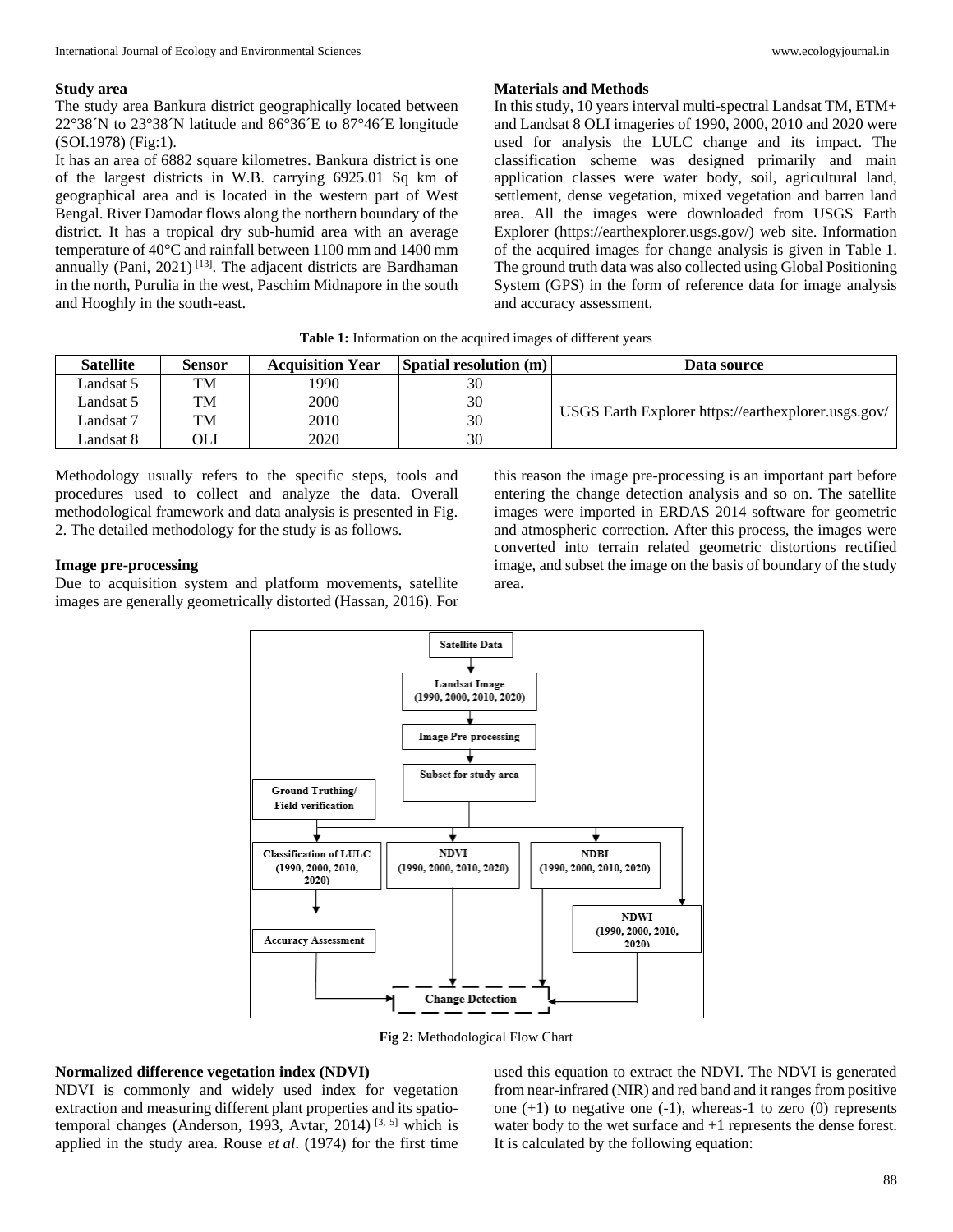$NDVI = (NIR-RED) / (NIR+RED)$ 

#### **Normalized difference built-up index (NDBI)**

NDBI is a widely used index for evaluation built up status (Grover, 2016, Jalili, 2015)<sup>[7, 9]</sup> and also it quantitatively estimated the area. NDBI measures the medium infra-red (MIR) and near infra-red band (NIR). As well as being useful for mapping human settlements (He, 2010), it is also useful for some elements of surrounding constructions. It is calculated by the following way:

 $NDBI = (MIR-NIR) / (MIR+NIR)$ 

#### **Normalized difference water index (NDWI)**

NDWI measures changes related to water bodies, using green and near infra-red (NIR) wavelengths and its ranges from positive one  $(+1)$  to negative one  $(-1)$  (McFeeters, 1996)<sup>[11]</sup>. It is calculated by the following method:

NDWI = (Green-NIR)/ (Green+NIR)

### **Land use land cover classification**

Land use land cover classification has been generated using the downloaded Landsat data from USGS. At first the data were applied the pre processing techniques to get the both radio metrically and geometrically corrected images. For this study; the supervised classification method was applied in ERDAS Imagine

software using the known ground sampling points. The Google earth image was also used to validate the ground truth samples and also for training samples. The maximum likelihood algorithm is used to execute the overall classification process in the software. Different classes like water body, soil, agricultural land, settlement, dense vegetation, mixed vegetation and barren land area were classified using the unique signature classes of each class. The training samples of each class were selected before executing the classification process.

#### **Result and Discussions**

These study results provide a major platform for the successive analysis of land use land cover changes over the years (Twisa,  $2019$ <sup>[18]</sup>. The images are classified into major seven classes and changes in the classes over the years are analyzed and it is realized that the highest loss of land use/land cover class has occurred in case of agricultural and barren land classes and highest gain of the same has occurred to settlement classes. The Phenomenon has been occurred due to high growth rate of urban settlement, and low dense settlement area to high dense settlement area followed by population growth which creates pressure on land (Sankhala & Singh,  $2014$ )<sup>[17]</sup>. Water body, forest area, open land and agricultural land have been decreasing rapidly. Table 2 along with Figure 3,4,5,6 summarise that the trend of LULC changes from 1990 to 2020 based on 7 classes extracted from multi dated satellite imageries over the periodic 30 years.



**Fig 3:** LULC map of Bankura District, 1990, 2000, 2010, 2020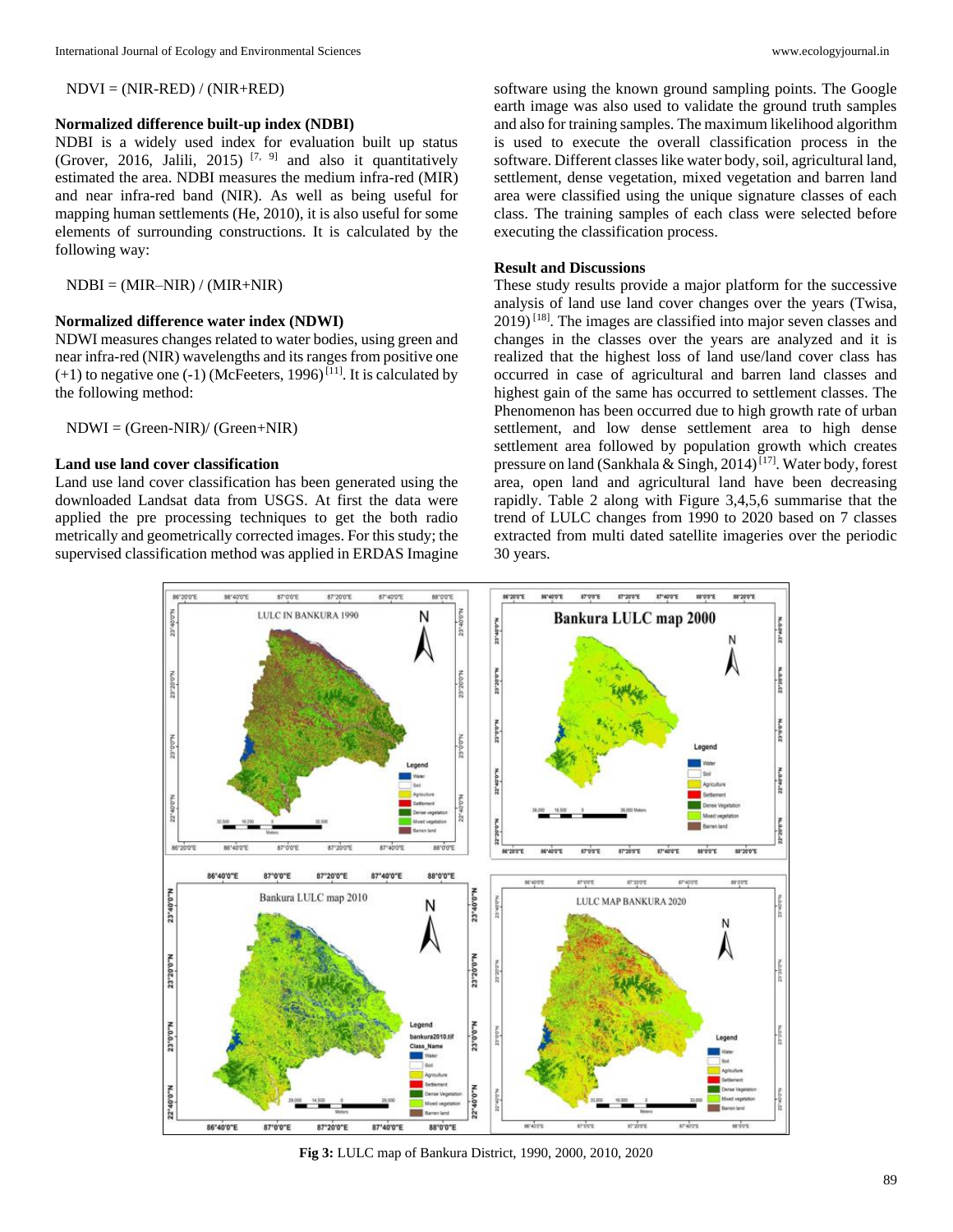

**Fig 4:** NDVI map of Bankura District, 1990, 2000, 2010, 2020



**Fig 5:** NDBI map of Bankura District, 1990, 2000, 2010, 2020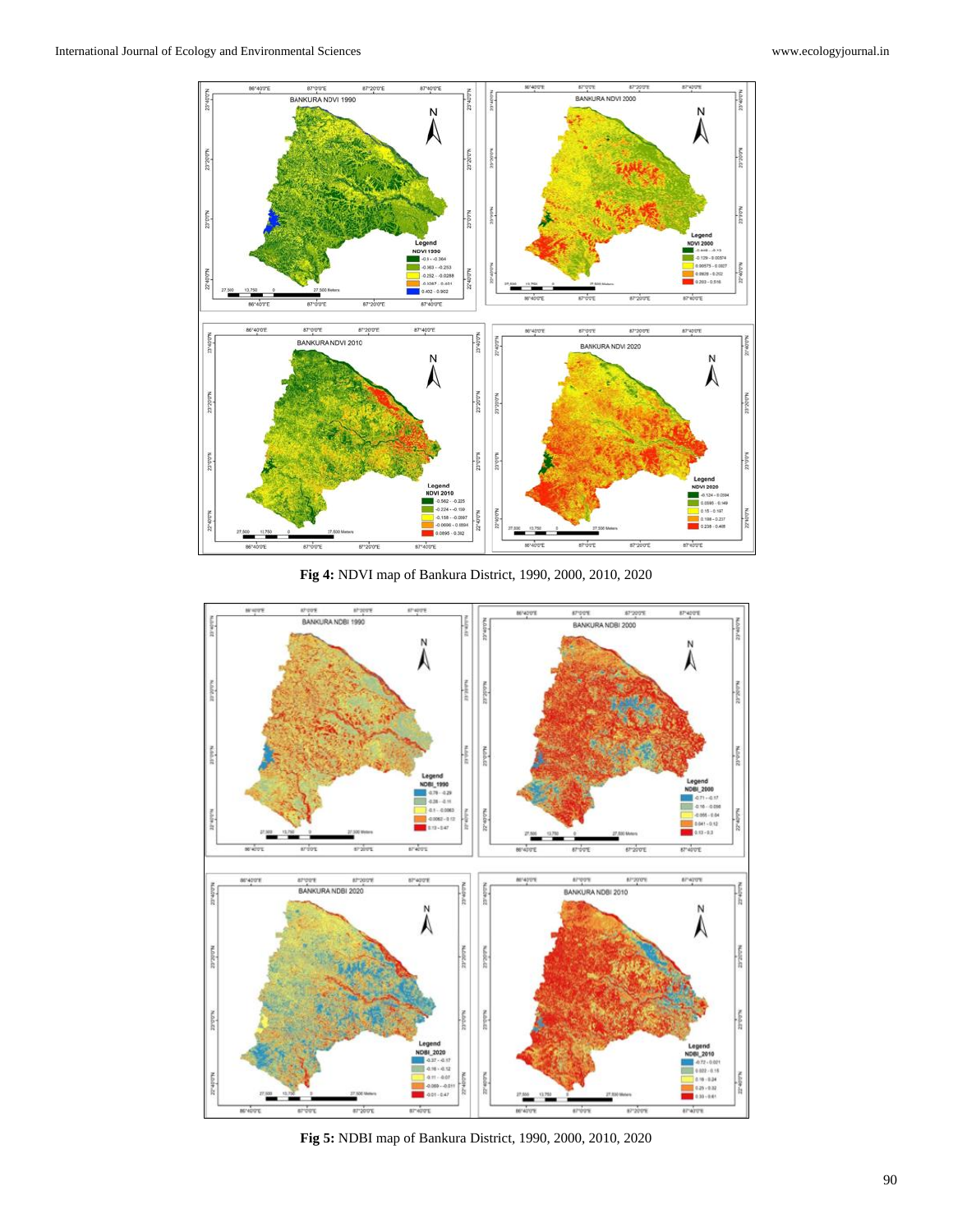

**Fig 6:** NDWI map of Bankura District, 1990, 2000, 2010

From the decadal growth it is observed that in the year 2000, urban area has been increased to building area, recreational area along with positive changes of decadal growth rate has also been observed. It has been increased by 10 percent from the year 1990 to 2020. Therefore, from the urban growth rate statistics it is clear that urban area has been increased drastically in west, south-east, north and north-west directions. Hilly land sometimes acts as a resistant factor for spreading the city in eastern and north-eastern direction and due to high pressure of populations on open land it is converted into built-up areas. In the period of time (1990-2020) it is observed that large portions of dense forest areas have changed into man-made features (built-up areas). Dense forest on the southern part has been decreasing because city is growing towards the southern and south-western directions.

| Year              | 1990        |               | <b>2000</b> |               | 2010        |                | 2020        |               |
|-------------------|-------------|---------------|-------------|---------------|-------------|----------------|-------------|---------------|
| <b>Class Name</b> | Area (Ha)   | $\frac{6}{9}$ | Area (Ha)   | $\frac{0}{0}$ | Area (Ha)   | $\frac{6}{10}$ | Area (Ha)   | $\frac{0}{0}$ |
| Agricultural Land | 113187.4979 | 16            | 456806.5082 | 65            | 98890.5983  | 14             | 169092.6702 | 25            |
| Barren Land       | 267969.086  | 38            | 11834.78332 |               | 34428.9201  |                | 37231.58492 |               |
| Dense vegetation  | 111858.1293 | 16            | 102020.7281 | 15            | 91959.6883  | 13             | 58955.94198 | 8             |
| Mixed vegetation  | 177709.7324 | 26            | 97820.23089 | 14            | 354088.1435 | 52             | 345382.0631 | 50            |
| Settlement        | 5609.969025 |               | 12446.96659 | ◠             | 92071.26716 | 13             | 69721.46845 | 10            |
| Soil              | 5721.561202 |               | 9292.905582 |               | 16245.19314 |                | 7106.412442 |               |
| Waterbody         | 13845.33618 |               | 5677.234445 |               | 8216.672566 |                | 8408.189996 |               |

**Table 2:** Year wise area covered by different LULC classes

As barren lands are not generally suitable for agriculture, open lands are converted into urban area during this period (Mozumder & Tripathi, 2014)<sup>[12]</sup>. Wet lands areas have changed into agricultural lands and built-up areas due to demand for food and construction purposes to fulfil the needs of the growing population and these converted lands are utilized by local communities. Due to demand of food, the extent of agricultural land is also increasing but at the same time agricultural land has also been converted into some built-up areas.

Build-up area index was also analyzed in the study area from the year of 1990 to 2020 and it is also observed that the NDBI value is increasing with year by year as the human settlements have been increased drastically. In case of water body monitoring the NDW index of the study area was applied and it is noticed that it has been decreased from -0.64 in 1990 to 0.12 in 2020. The reason behind the drastic change in NDWI is that of the enormous pressure on wet land and water body due to new construction of settlement. This change positively affects the increasing trend of land surface temperature also. NDVI techniques were applied to monitor and measure the vegetation health status over the years in the study area. It is also observed from the study that NDVI values have decreased from 0.90 in 1990 to 0.41 in 2020. The